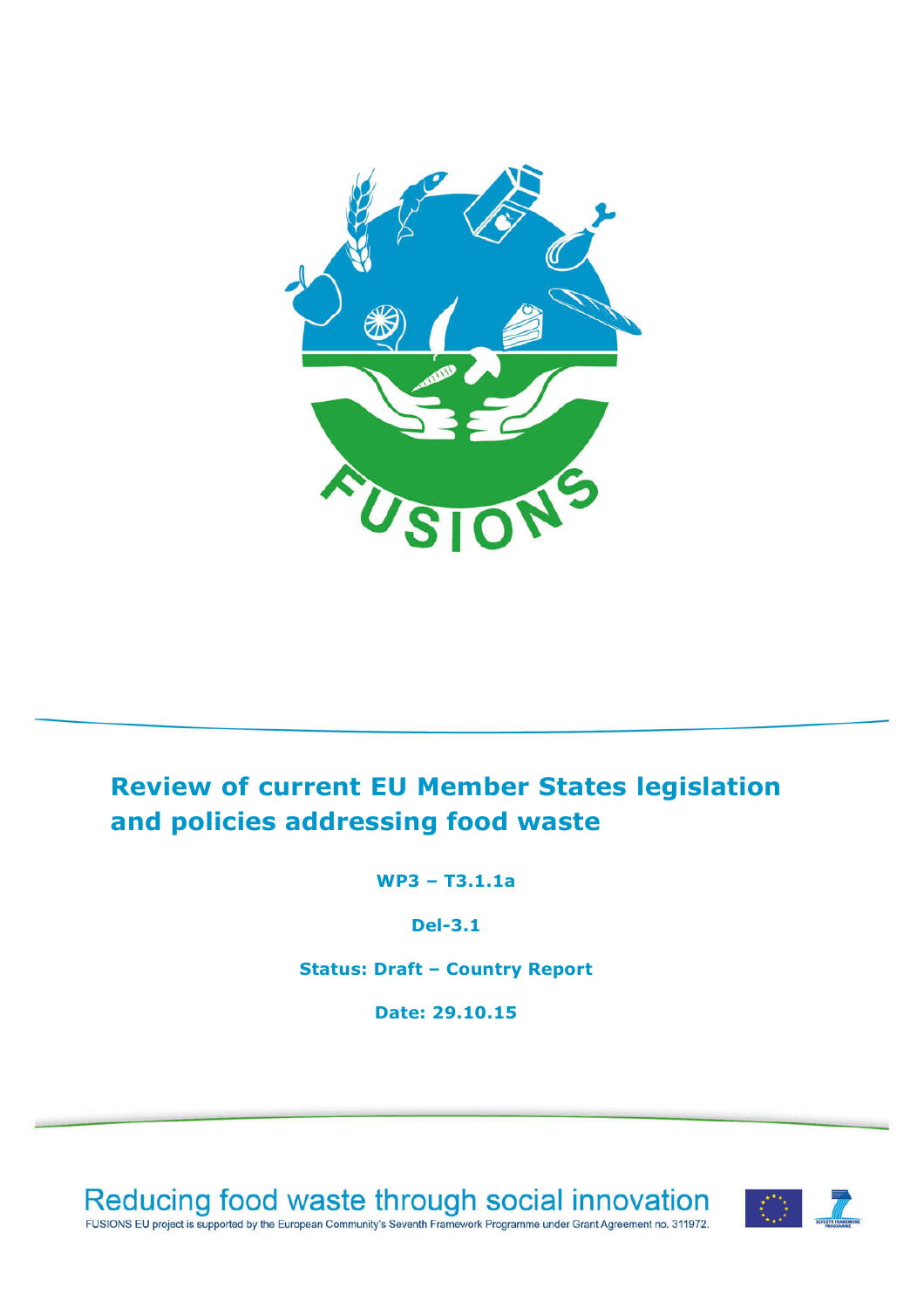# Colophon

| Title                | D3.1 Review of current EU Member States legislation and policies addressing<br>food waste                                                                                                                                                                                                                                                                                                                                                                                                                                                                                                                                                                                                                                                                                                                 |  |  |  |  |
|----------------------|-----------------------------------------------------------------------------------------------------------------------------------------------------------------------------------------------------------------------------------------------------------------------------------------------------------------------------------------------------------------------------------------------------------------------------------------------------------------------------------------------------------------------------------------------------------------------------------------------------------------------------------------------------------------------------------------------------------------------------------------------------------------------------------------------------------|--|--|--|--|
| Main authors         | Matteo Vittuari, Unibo - University of Bologna, Italy<br>Silvia Gaiani, Unibo - University of Bologna, Italy<br>Alessandro Politano, Unibo - University of Bologna, Italy<br>Lusine Aramyan LEI - Agricultural Economics Institute, Wageningen U.R.,<br>Netherlands<br>Manuela Gheoldus, BIO by Deloitte, France<br>Felicitas Schneider; BOKU - University of Natural Resources and Life Sciences,<br>Vienna, Austria                                                                                                                                                                                                                                                                                                                                                                                     |  |  |  |  |
| Contributing authors | Massimo Canali, Unibo - University of Bologna, Italy<br>Sophie Easteal, WRAP - Waste & Resources Action, UK<br>Maria Elander, IVL Swedish Environmental Research Institute, Sweden<br>Kirsi Silvennoinen, LUKE, Natural Resources Institute, Finland<br>Balázs Cseh, Magyar Élelmiszerbank Egyesület, Hungary<br>Dora Paschali, Anatoliki, Greece<br>Elsje Oosterkamp, LEI - Agricultural Economics Institute, Wageningen U.R.,<br><b>Netherlands</b><br>Ole Jørgen Hanssen, OSTFOLD, Norway<br>Selina Juul, Stop Wasting Food Movement, Denmark<br>Christina Zuebert, UHOH- University of Hohenheim, Germany<br>Vural Gökmen, Hacettepe University, Turkey                                                                                                                                               |  |  |  |  |
| Keywords             | Food waste prevention, food waste reduction, food waste management,<br>optimization of food use                                                                                                                                                                                                                                                                                                                                                                                                                                                                                                                                                                                                                                                                                                           |  |  |  |  |
| Project leader       | Toine Timmermans and Hilke Bos-Brouwers; Food & Biobased Research,<br>Wageningen UR (FUSIONS Project Coordinators)                                                                                                                                                                                                                                                                                                                                                                                                                                                                                                                                                                                                                                                                                        |  |  |  |  |
| Client               | The European Commission, FP7-Coordination and Support Action (Contract No<br>311972)                                                                                                                                                                                                                                                                                                                                                                                                                                                                                                                                                                                                                                                                                                                      |  |  |  |  |
| Acknowledgments      | Sandra Lebersorger, BOKU - University of Natural Resources and Life Sciences,<br>Vienna, Austria<br>Katalin Ujhelyi, Magyar Élelmiszerbank Egyesület, Hungary<br>Zanne Dittlau, Ministry of Food, Agriculture and Fisheries of Denmark, The<br>Danish Veterinary and Food Administration (FVST), Denmark<br>Anne Vibeke Thorsen, DTU Fødevareinstituttet, Denmark<br>Johanne Sønderlund Birn, Agrotech, Denmark<br>Polina Dekhtyar, BIO by Deloitte, France<br>Barbara Redlingshöfer, INRA, France<br>Paolo Azzurro, Unibo- University of Bologna, Italy<br>Benjamin Biesdorf, UHOH - University of Hohenheim, Germany<br>Yasar Kemal Erdem, Hacettepe University, Turkey<br>Odile Le Bolloch, Environmental Protection Agency, Ireland<br>Paco Muñoz Gutiérrez, Universitat Autònoma De Barcelona, Spain |  |  |  |  |

WP/Deliverable: **WP3, Task 3.1, Deliverable 3.1**

**All rights reserved**. No part of this publication may be reproduced, stored in a retrieval system of any nature, or transmitted, in any form or by any means, electronic, mechanical, photocopying, recording or otherwise, without the prior permission of the publisher. The publisher does not accept any liability for inaccuracies in this report.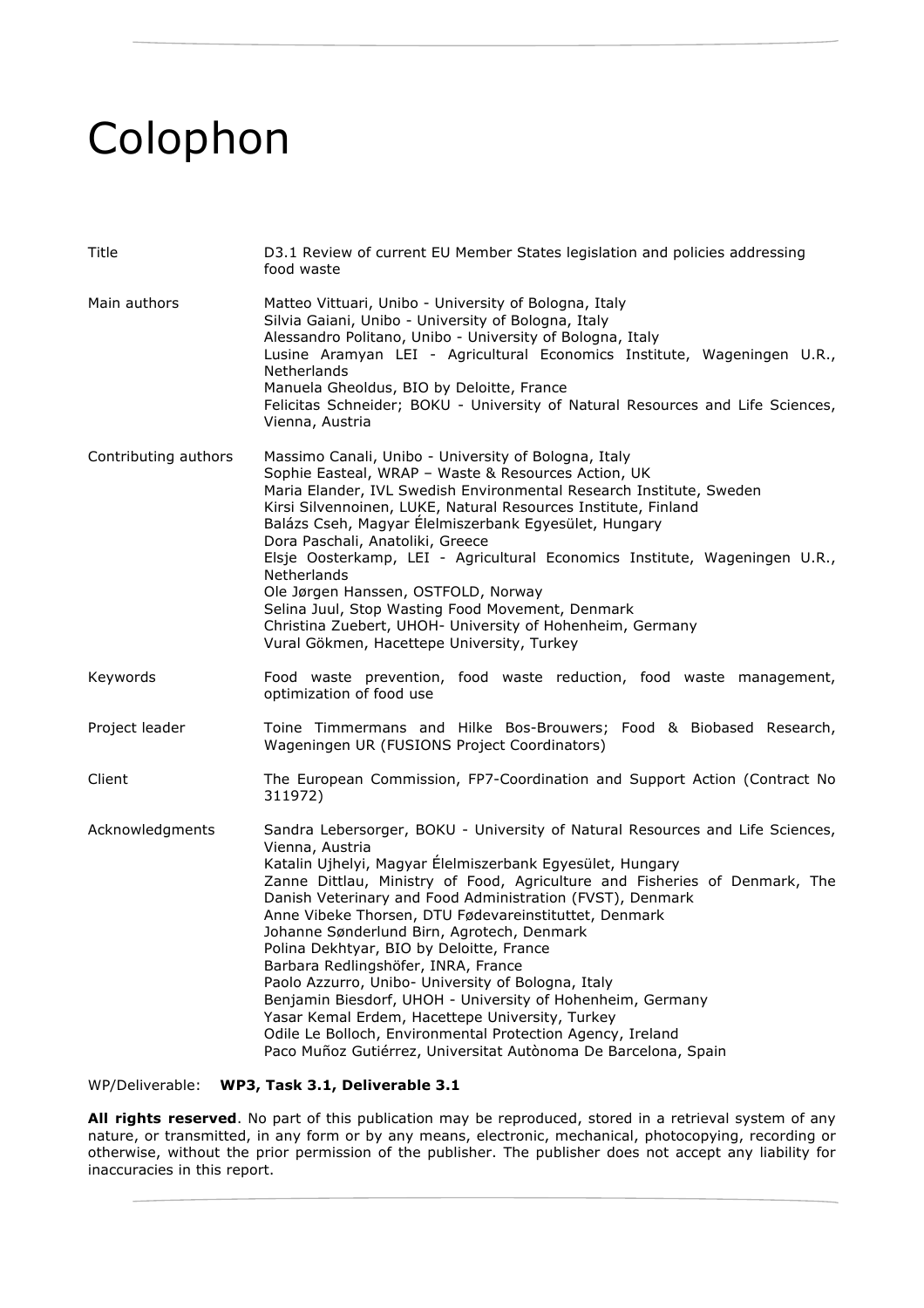# France

# **A) National strategy on food waste prevention**

France has a National plan on food waste prevention called "**National Pact Against Food Waste**" launched in June 14th 2013 by the French Ministry of Agriculture.

The National Pact against Food Waste aims at reducing food waste - by half - by 2025.

The Pact lays down the tools which will be used to reach this target:

- 1. A rallying sign to make visible the motivation to combat waste.
- 2. A national day against food waste; an "anti-waste" prize to reward smart food practices.
- 3. Education about food waste in agricultural high schools and hotel industry training colleges.
- 4. Terms and conditions for reduced waste in contracts for the public procurement of institutional catering.
- 5. Improved knowledge of the legislative and regulatory framework relating to ownership and liability in the area of food donations.
- 6. Measures against food waste in waste prevention programs.
- 7. Inclusion of food waste measurement as part of Corporate Social Responsibility.
- 8. The systematic replacement of the existing "expiration date" on the label (French abbreviation "DLUO") with "to be consumed preferably by \_\_\_".
- 9. An advertising campaign against waste.
- 10.A new version of the website: www.gaspillagealimentaire.fr.
- 11.A year-long experimental citizens' food donation program based around a digital platform.

The national alimentation.gouv.fr website now includes "anti gaspi" (anti gaspillage/against waste) marketing materials, as well as information and advice on reducing the amount of food thrown away and explanations of best-by dates.

*Types of implications:* food waste reduction, optimisation of food use.

*The food supply segments involved/addressed:* are processing, wholesale, logistic, retail and marketing, food preparation and consumption.

#### Specific targets for food waste are also set in the **French National Waste Prevention Programme**

Issued in 2014 - and valid until 2020 – it is promoted by the Ministry of Ecology, Sustainable Development and Energy. This waste prevention programme was recently adopted in accordance with the requirements set by the Waste Framework Directive for each Member State of the European Union. The programme is in line with the National Pact against Food Waste, and it intends to address the same elements included in the National Pact with a focus on food waste prevention. The programme sets specific targets for the reduction of food waste in France. The objective is a 50% reduction of food waste by 2025. It also aims to reinforce the fight against food waste in catering and cantines by introducing special provisions with regards to supply, preparation of meals, portion sizes and the option for clients to purchase adapted portions, food waste awareness activities for staff and clients. A platform dedicated to sharing best practices ha also been created.

The French National Waste Prevention Programme also aims to contribute to food waste prevention by adapting the food quantities to the consumers' needs. This could also reduce the amount of packaging and therefore improve waste management.

Furthermore the food services actors aim to develop guidelines for the use of "doggy bags" in restaurants. The Rhone-Alpes Region has conducted a survey in the food service sector to enquire about the possibility of using doggy bags. According to the survey, 90% of the consumers support the "doggy bag" in the food service sector and 75% of the interrogated actors of the food service sector are ready to introduce one in their restaurants.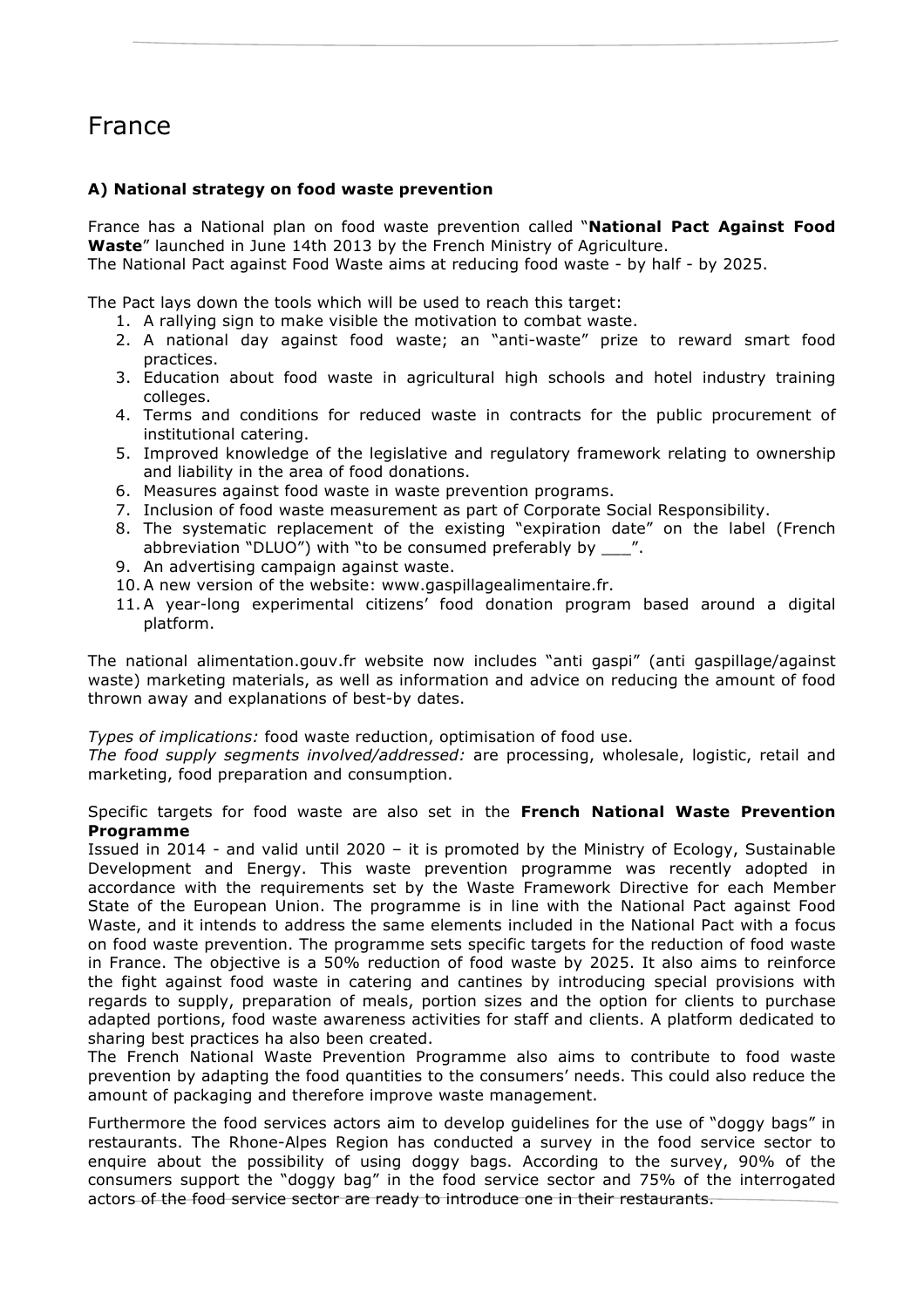*Types of implications*: optimization of food use, food waste reduction, food waste management.

*Food supply segments involved/addressed*: wholesale, logistic, retail and marketing and food preparation and consumption

# **The Regional Waste Reduction Plan in Ile-de-France**

Issued in 2010 by the Regional authority Ile-de-France. Duration until 2014.

The Regional authorities together with the Environmental and Energy Agency (ADEME) agreed to a waste reduction plan to last for year (2010-2014) in the Ile-de-France Region This plan focuses on the prevention of all waste generated across the region, regardless of the type of producer (households, businesses, public services, etc…), and the type of waste (inert, nonhazardous, dangerous).

The Plans for Waste Reduction aims to change practices and mobilise stakeholders and regional partners. In the framework of this Plan, initiatives aiming to reduce food waste are organised like Green Plate (adaptation of portions to reduce thewaste), guidelines to reduce food waste for associations and local authorities, France Nature Environment (NGO) presented during a workshop forum in June 2010 its fight against food waste.

*Types of implications*: optimization of food use, food waste reduction, food waste management.

*Food supply segments involved/addressed*: wholesale, logistic, retail and marketing and food preparation and consumption.

## **The Local Waste Reduction Plan**

Issued in 2009 by the French Agency of Environment and Energy. Duration until 2014. It is promoted and implemented by 80% of the French departments.

These plans have the objective to support a 7% decrease of household waste by 2016 and are a tool to implement any regional food waste prevention programmes (as the one in Ile-de-France mentioned above for example). The types of food waste related actions are specific to each region and local authorities.

*Types of implications*: optimization of food use, food waste reduction. *Food supply segments involved/addressed*: food preparation and consumption.

## **B) Market-based instruments**

There are two main market-based instruments in force in France. The Law n°98-1266 of the 30th of December 1998 on finances for 1999 that introduces the polluter pays principle via a general tax on polluting activities (TGAP) and the Article 238 bis of the General Tax Code according to which bodies of general interest having a philanthropic, educational, scientific, social, humanitarian, sports, family or cultural objective qualify for a tax reduction equal to 60% of the amount of the donation, in the limit of 5 per thousand of sales, made by companies subject to corporate income tax.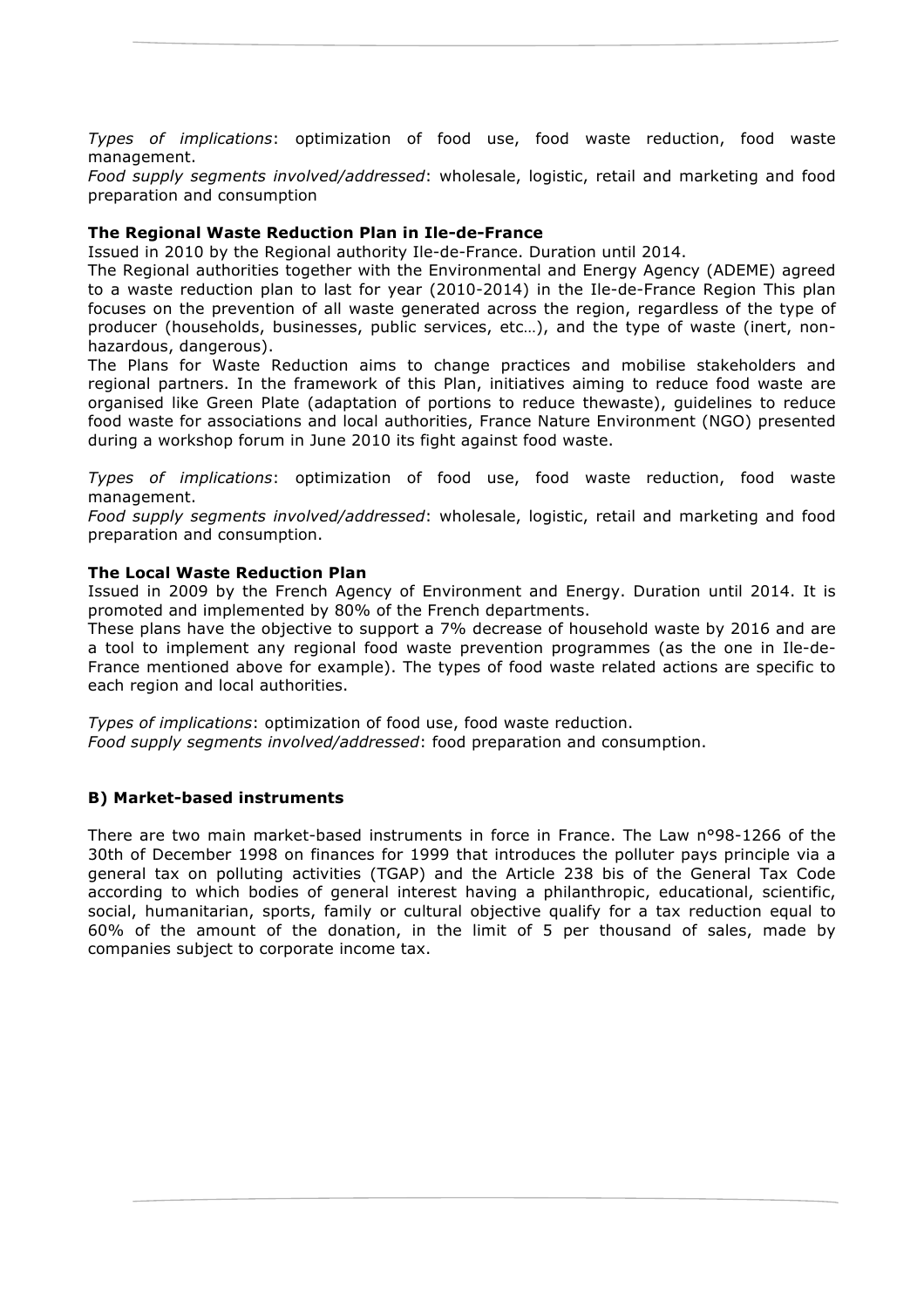| Table 1. France's market-based instruments and related implications on food waste along the |  |  |  |  |  |
|---------------------------------------------------------------------------------------------|--|--|--|--|--|
| food chain                                                                                  |  |  |  |  |  |

| Law                                                                                                                                   | <b>Description</b>                                                                                                                                                                                                                                                                                                                                      | <b>Types of</b><br><i>implications</i> | Main<br><b>FSCS</b><br>involved |  |
|---------------------------------------------------------------------------------------------------------------------------------------|---------------------------------------------------------------------------------------------------------------------------------------------------------------------------------------------------------------------------------------------------------------------------------------------------------------------------------------------------------|----------------------------------------|---------------------------------|--|
| Law n°98-1266 of the 30th of<br>December 1998 on finances<br>for 1999)<br>Loi nº 98-1266 du 30 décembre<br>1998 de finances pour 1999 | This finance law introduces the<br>polluter pays principle via a general<br>tax on polluting activities (TGAP). The<br>Landfill tax is part of the TGAP and is<br>made up of two elements:<br>1. A tax on the operation of the<br>landfill site<br>2. A tax depending on the quantity of<br>waste received and the environmental<br>impacts of the site | <b>FWM</b>                             | Α5                              |  |
| Article 238 bis of the General<br><b>Tax Code</b><br>Article 238 bis of the Code<br>Général des Impôts                                | Bodies of general interest having an<br>educational, scientific, social, family<br>and other objective qualify for a tax<br>reduction equal to 60% of the<br>amount of the donation, in the limit<br>of 5 per thousand of sales, made by<br>companies subject to corporate<br>income tax".                                                              | OFU                                    |                                 |  |

# **C) Regulations and regulatory instruments**

The main policy framing waste management and transposing the European Waste Framework Directive is the Grenelle Environnement 2. This law has a real impact on food waste management by imposing targets with regards to the quantity of bio-waste to be separated at the source and treated organically thorough anaerobic digestion.

The most recent law is however the Energy Transition Law (La transition énergétique pour la croissance verte) that imposes on local authorities to implement before September 2016 a strategy to fight food waste in the food service sector and is in line with the national food waste policy framework (the National Pact against food waste) adopted in 2013, launched by the Ministry of Agriculture.

Although not addressed directly to food waste, the other pieces of legislation have a real impact on food waste prevention and optimisation. The general tax on polluting activities (TGAP) provides incentives to food business operators to optimse food use and to send low quantities of food waste to landfill or incinerator. Article 238 bis of the General Tax Code introduces a 60% tax credit on the net book value of the donated food and on its transportation and storage incentivising thus food business operators to donate rather than send food surplus to landfill or incinerator.

| Law                                                                                                                                                                                                                                  | <b>Description</b>                                                                                                                                                                                 | <b>Types of</b><br>implications | Main<br><b>FSCS</b> |
|--------------------------------------------------------------------------------------------------------------------------------------------------------------------------------------------------------------------------------------|----------------------------------------------------------------------------------------------------------------------------------------------------------------------------------------------------|---------------------------------|---------------------|
| Law 2010-798 of the 12th of<br>July<br>2010 regarding the<br>national engagement for the<br>environment (Grenelle 2)<br>LOI 2010-788 du 12 juillet<br>2010<br>portant<br>engagement<br>national pour l'environnement<br>(Grenelle 2) | The legislation sets objectives for the<br>upcoming years regarding the quantity of<br>bio-waste to be separated at the source<br>organically<br>thorough<br>treated<br>and<br>anaerobic digestion | <b>FWR</b>                      | involved            |
| The Energy Transition law                                                                                                                                                                                                            | This law aims to encourage, facilitate,                                                                                                                                                            | <b>FWG</b>                      |                     |
| towards a Green Growth                                                                                                                                                                                                               | lead, concrete actions towards acheiving                                                                                                                                                           |                                 |                     |

Table 2. France's regulations and related implications on food waste along the food chain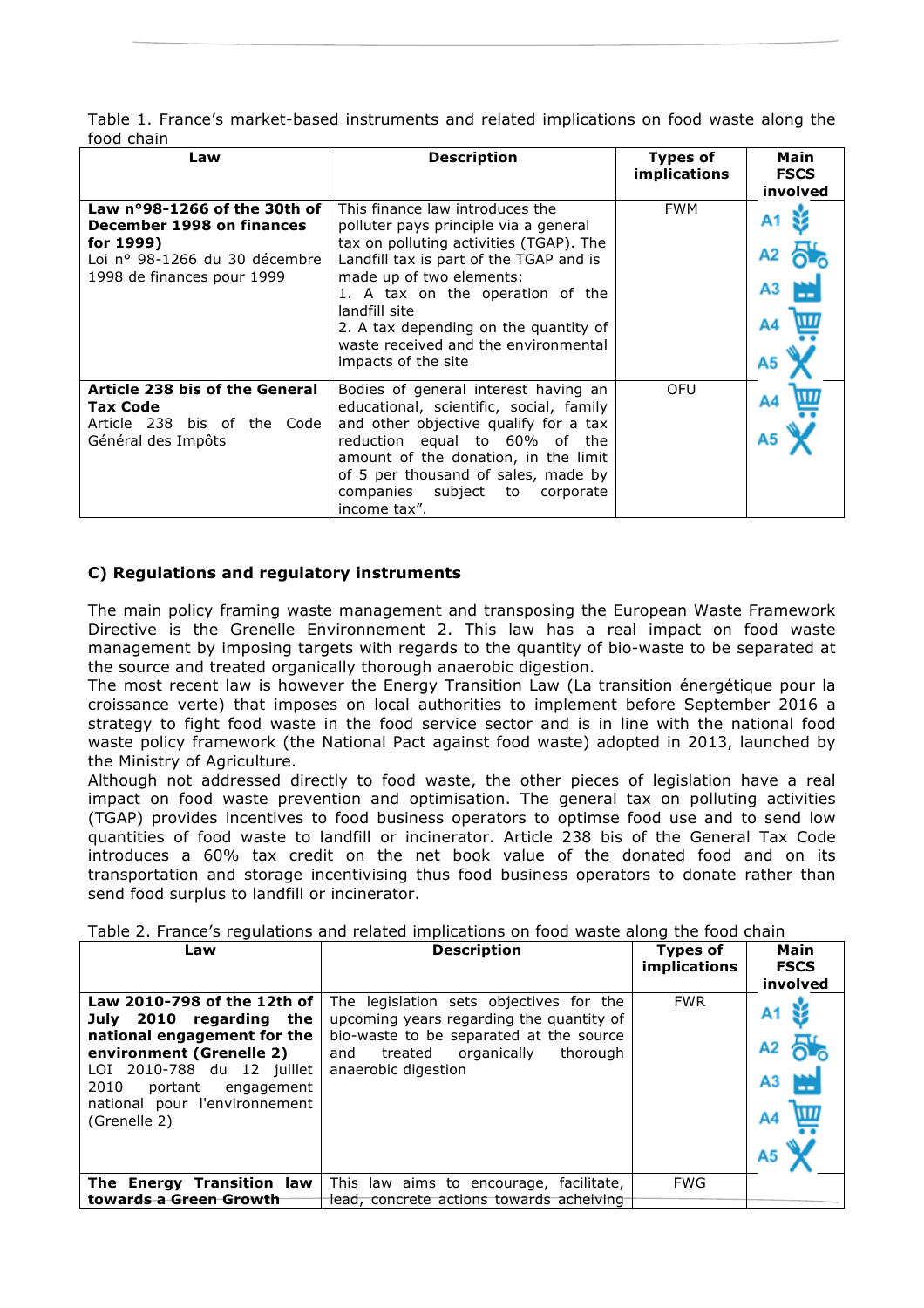| Law                                                                                                                                                                                                                                   | <b>Description</b>                                                                                                                                           | <b>Types of</b><br>implications | Main<br><b>FSCS</b><br>involved |
|---------------------------------------------------------------------------------------------------------------------------------------------------------------------------------------------------------------------------------------|--------------------------------------------------------------------------------------------------------------------------------------------------------------|---------------------------------|---------------------------------|
|                                                                                                                                                                                                                                       | green growth. Article 22 imposes on local<br>authorities to implement before<br>September 2016 a strategy to fight food<br>waste in the food service sector. |                                 |                                 |
| The Ministerial Decree of 21<br>December 2009 and the<br>amended note<br>EB / SDSSA / N2011-8117<br>service May 23, 2011<br>LOI nº 2010-788 du 12 juillet<br>2010 portant engagement<br>national pour l'environnement<br>(Grenelle 2) | The legislation sets temperature and<br>hygiene requirements for food donated in<br>restaurants.                                                             | <b>FWG</b>                      | А5                              |

## **D) Voluntary agreements**

## **Food waste actors club**

This Club is prosed in the framework of the National Waste Prevention Programme and it aims to create a network of all actors participating in the food chain in order to exchange results and experiences on their food waste prevention initiatives. Its main purpose is to provide a forum for constructive dialogue taking into account the diversity of interests of stakeholders and a forum on the realities and practices of each type of stakeholder in the food chain in order to propose changes.

The Ministry of Agriculture organises regular committees with these actors in order to discuss: food waste quantification indicators, awareness raising campaigns, legislative barriers to food donation etc.

*Types of implications:* food waste reduction, food waste management. *Food supply segments involved/addressed*: all.

# **E) Technical reports and main scientific articles**

#### **Ministry of Ecology, Sustainable Development and Energy (2012), Food waste reduction: overview and action plans** (**Réduction du gaspillage alimentaire: État des lieux et pistes d'action), Paris [In French]**

This study was commissioned by the "Waste prevention" Working Group of National Council of French waste, in order to deepen the knowledge in the field and support the development of the National Waste Prevention Programme.

The study identifies the most common issues related to food waste and estimates the quantity of food waste in France throughout the food chain. The study also gives recommendations to food chain actors on how to reduce food waste in France.

The report proposes better management of food loses in the production sector, guidelines for the processing and manufacturing sector regading the best before and use by dates, better management of surplus food, adaptation of consumer needs in the food service sector, awareness raising about food waste at the consumer level: cooking lessons, understanding of expiry dates etc.

These propositions were included in the National Waste Prevention Programme.

*Types of implications*: optimization of food use, food waste reduction, food management. *Food supply segments involved/addressed*: all.

**ADEME - Environment and Energy Management Agency (2013), Study contributing to the National Waste Prevention Programme (Etude de Préfiguration du Plan National de Prévention des déchets en France), Paris [In French]**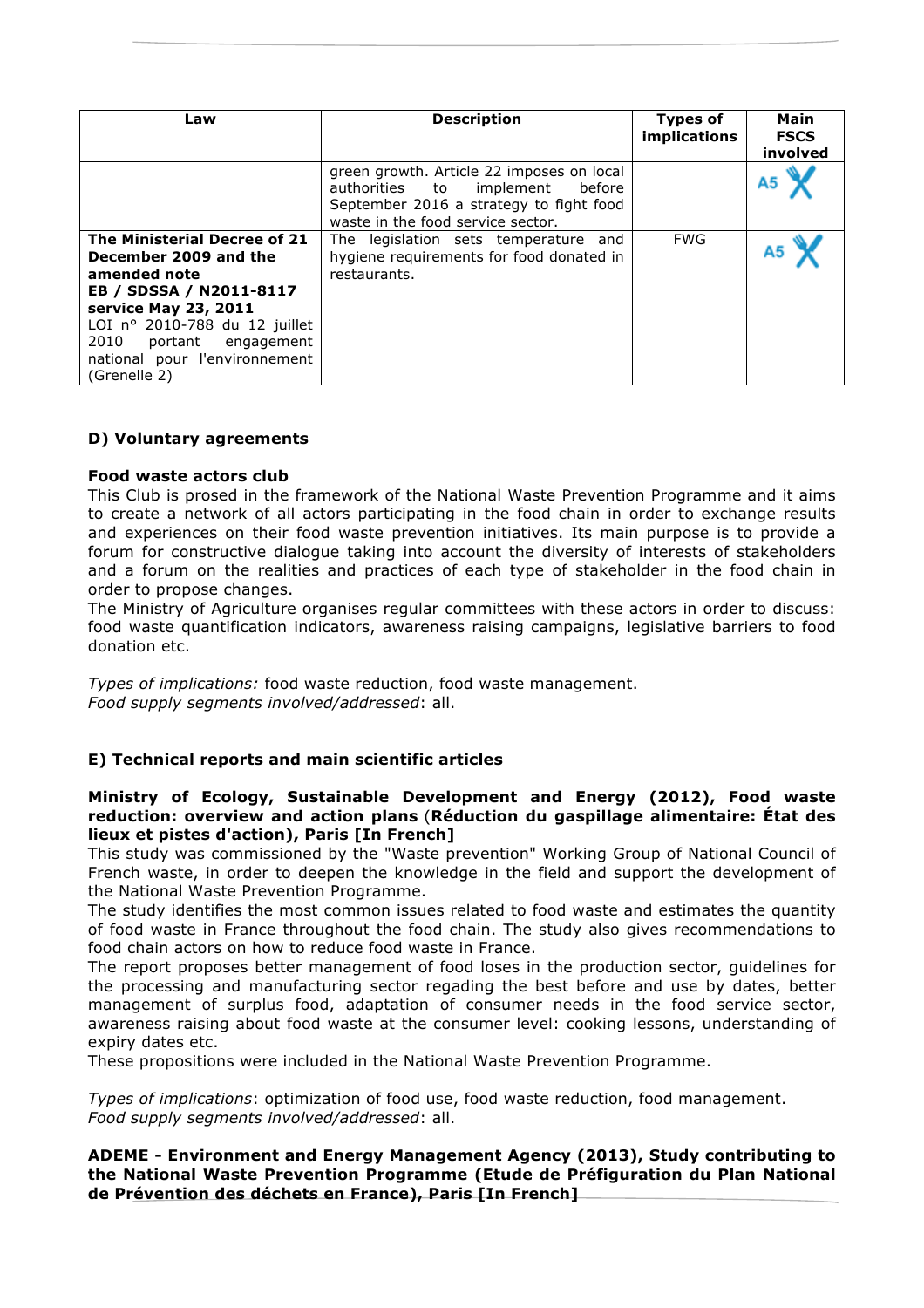This report was issued in July 2013 and it aimed at supporting the development of the National Waste Prevention Programme. The report contains a review of all national waste prevention actions which took place between 2004 and 2012 and it gives recommendations on how to improve them.

*Types of implications*: optimization of food use, food waste reduction. *Food supply segments involved/addressed*: all.

# **ADEME - Environment and Energy Management Agency (2014), Estimating the impact of food waste in the household sector (Opération foyers témoins pour estimer les impacts du gaspillage alimentaire des ménages), Paris [In French]**

This report was published in October 2014 and it aims to estimate the quantity of household food waste.

The purpose of this study was to evaluate, over a given period, the quantity of the food wasted by 30 households in three communities. The study includes two phases: an overview "point 0" measuring for three weeks the household food waste and the implementation of food waste reduction actions in each household for 2 weeks with measurement results.

The study concluded that French households waste on average 45 kg/inhabitant: specifically 18kg/inhabitant is food waste (leftovers, expired food), 18kg/inhabitant is non-avoidable food waste (bones, fat, scallop), 9kg/inhabitant is potentially avoidable food waste (peelings from fruits and vegetables).

*Types of implications*: food waste reduction. *Food supply segments involved/addressed*: food preparation and consumption.

**PIPAME - Inter-ministerial Centre for Forecasting and Anticipating Economic Change (in press – 2015), Technological innovations and waste reduction drivers in the food sector (Les innovations technologiques, leviers de réduction du gaspillage dans le secteur agroalimentaire), Paris [In French]**

The report focuses on food losses and waste and on operating margins in retail and catering services.

*Types of implications*: food waste reduction.

*Food supply segments involved/addressed*: retail and food preparation and consumption.

# **F) Communication and campaigns**

## **Eating is great, throwing away is terrible!** (**Manger c'est bien, jeter ça craint!)**



Issued in 2013 - running until 2014- and promoted by the Ministry of Agriculture.

The first part of the campaign focuses on food waste in general. A digital campaign with online communities that features fun poster with catchy messages was launched.

The second part of the awareness campaign called the consumers' attention to the fact that half the food they buy ends up in the trash: fruits or vegetables that have a default, a wonky appearance or are slightly damaged are mainly the food categories thrown away. However, an apple or a tomato that has a flaw exterior remains excellent and good to eat: "I look better on the inside" is the slogan.

The third part of the campaign focuses on expiry dates. The message spread is "Use by date and best before date: do you really know the difference?"

*Types of implications*: optimisation of food use and food waste reduction. *Food supply segments involved/addressed*: wholesale, logistic, retail and marketing, food preparation and consumption.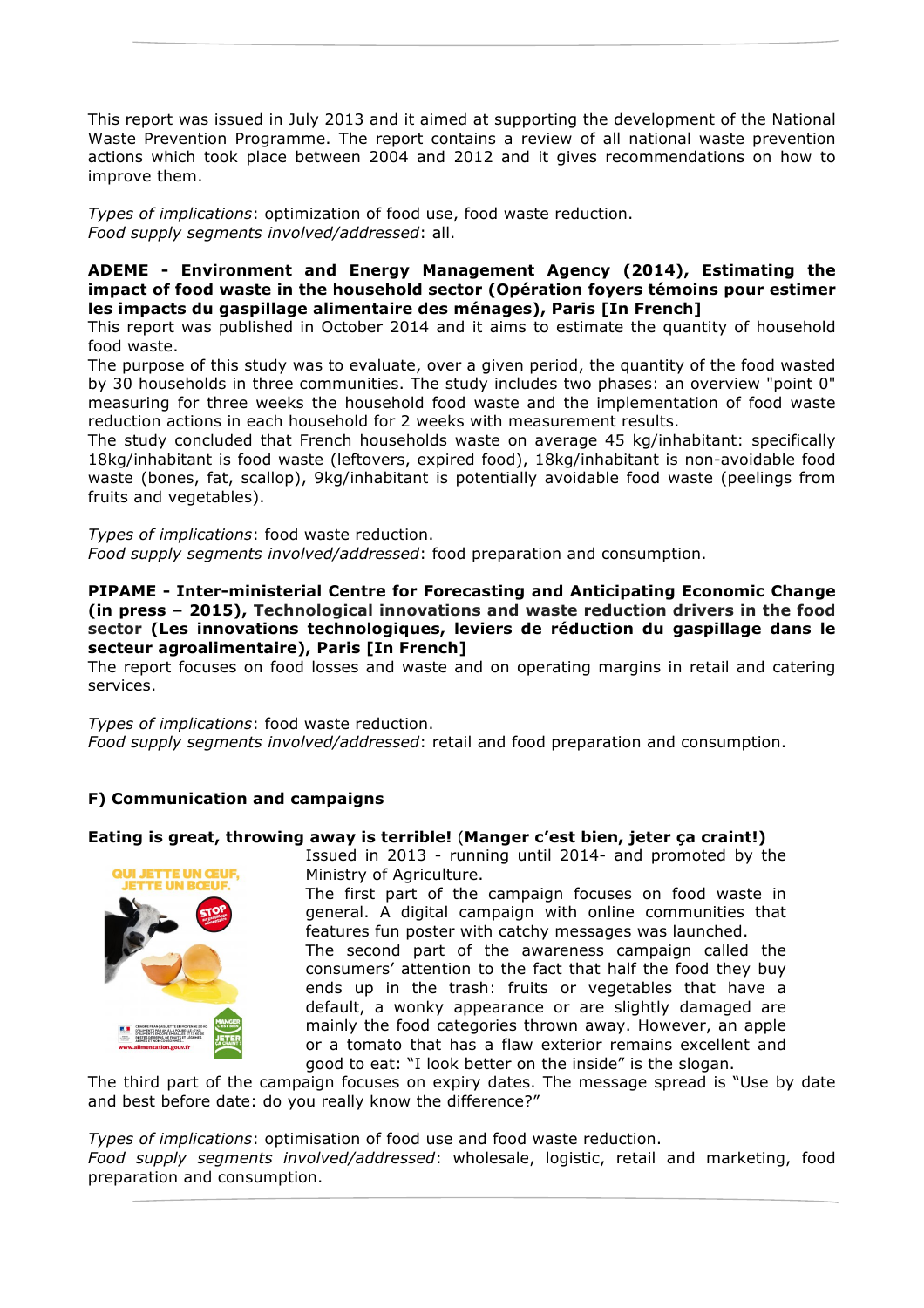## **Inglorious Fruits and Vegetables**



French supermarket Intermarché launched in July 2014 a food waste reduction campaign encouraging consumers to buy ugly fruits and vegetables. Intermarché purchased from its growers produce usually discarded due to imperfections and put the food on display with its own label at a 30% discount. To raise awareness about food waste and prove that "ugly" produce is just as delicious as traditional-looking produce, Intermarché offered free fruit juices and soups in-store, as well as developing engaging videos to sensitize consumers. Two other initiatives were launched since: "Quoi ma gueule?" ("So what about my look?") label, also selling "imperfect" produce at a 20 to 30%

discount and the commercialisation of "soup kits" of ugly vegetables, with the right quantities and recipes for soup at le Leclerc supermarket. There is still scope to expand on this concept via juices and smoothie bars.

*Types of implications*: optimisation of food use, food waste reduction.

Food supply segments involved/addressed: wholesale, logistic, retail and marketing, food preparation and consumption.

## **G) Other measures and projects**

#### **Gifts exchange (Bourse aux dons)**

Launched by the Ministry of Agriculture, it is an exchange internet platform managed by the ministry to connect suppliers and food aid associations.

*Types of implications*: optimisation of food use and food waste reduction.

*Food supply segments involved/addressed*: wholesale, logistic, retail and marketing, food preparation and consumption.

## **H) Food waste policy mix: highlights**

Waste management legislation in France is decentralised. The Grenelle Law, the national legislation for waste management (transposing the EU Waste Framework Directive) is applied at the regional and local level through waste prevention and reduction plans. It imposes targets with regards to the quantity of bio-waste to be separated at the source and treated organically thorough anaerobic digestion.

France has a National Pact Against Food Waste with the aim of reducing food waste - by half by 2025 and the French National Waste Prevention Programme which - in line with the National Pact against Food Waste- focuses on food waste prevention. It also aims to reinforce the fight against food waste in restoration and cantines by introducing special provisions with regards to supply.

France has also a number of local reduction plans among which the Regional Waste Reduction Plan in Ile-de-France that focuses on the prevention of all waste generated across the region, regardless of the type of producer (households, businesses, public services, etc…), and the type of waste (inert, non-hazardous, dangerous) and the Local Waste Reduction Plan whose the objective is the 7% decrease of household waste by 2016.

The country is implementing laws impacting on food donations; specifically the Ministerial Decree of 21 December 2009 sets temperature and hygiene requirements for food donated in restaurants. The majority of warm meals cannot be redistributed and it is not allowed to reheat them in order to donate. Warm meals need to be mantained at a temperature higher than 63 degrees C in order to be donated.

France has launched the digital campaign Manger c'est bien, jeter ça craint! (Eating is great, throwing away is terrible!) that features fun posters with catchy messages, raise awareness on expiry dates and the aesthetics of food.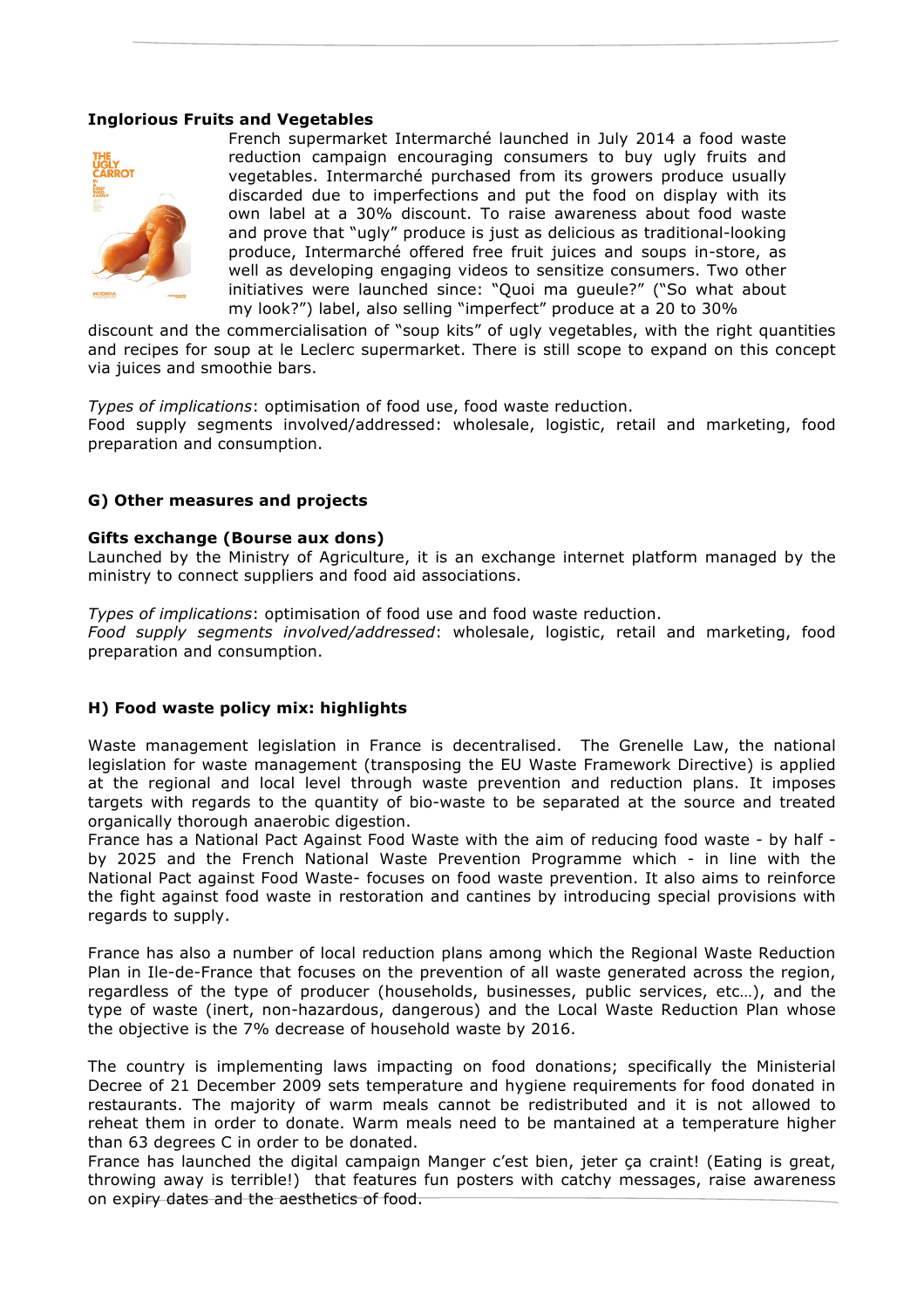Supermarkets are also active in France. Intermarchè has launched The Inglorious Fruits and Vegetables food waste reduction campaign encouraging consumers to buy ugly fruits and vegetables.

The overarching goal of the French food waste policy-mix is to reduce the amount of food waste produced on a whole. Priority is given to the management of resources.

Figure 1. France's policy mix at December 2014



Behavioural changes are central to reducing the environmental, social and economic consequences arising from unnecessary food waste. Among the eleven measures have been outlined in the National Pact to foster civic awareness and encourage responsible habits, education about food waste in agricultural high schools and hotel industry training colleges has a primary role.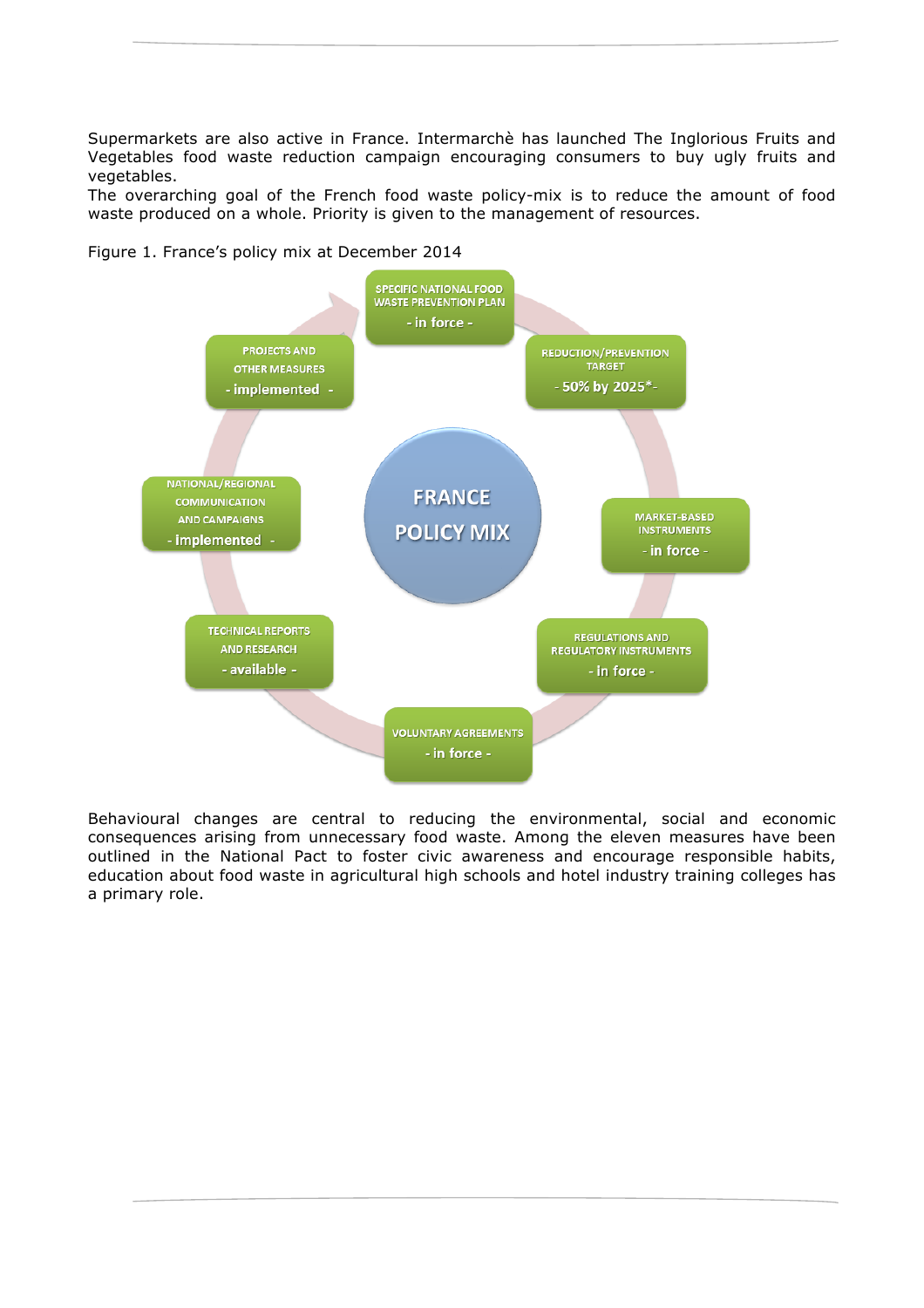#### REFERENCES

#### **A) FRANCE'S NATIONAL PLAN/STRATEGY ON FOOD WASTE REDUCTION**

National Pact Against Food Waste 2013 (in French) Available from: http://alimentation.gouv.fr/pacte-national-lutte-antigaspillage

#### The French National waste prevention plan 2014-2020 (in French)

Available from: http://www.developpement-durable.gouv.fr/IMG/pdf/Programme\_national\_prevention\_dechets\_2014- 2020.pdf

http://draaf.rhone-alpes.agriculture.gouv.fr/IMG/pdf/resultats\_enquete\_Dbag\_OK\_cle0d4133.pdf

#### The Regional Waste Reduction Plan in Ile-de-France (in French)

Available from: http://www.ordif.com/public/fiche/predif-plan-de-reduction-des-dechets-d%E2%80%99ile-defrance.html?rub=14351&id=15483

The Local Waste Reduction Plan (in French)

Available from: http://ile-de-france.ademe.fr/-Les-Programmes-Locaux-de-.html

#### **B) MARKET-BASED INSTRUMENTS**

Law n°98-1266 of the 30th of December 1998 on finances for 1999 Available from: http://legifrance.gouv.fr/affichTexte.do?cidTexte=JORFTEXT000000209044

#### Article 238 bis of the General Tax Code

Available from: http://www.legifrance.gouv.fr/affichCodeArticle.do?idArticle=LEGIARTI000021658127&cidTexte=LEGITEX T000006069577

#### **C) REGULATORY INSTRUMENT OR REGULATIONS TRADING SCHEME**

Law n°2010-798 of the 12th of July 2010 regarding the national engagement for the environment (Grenelle 2)

Available from: http://www.legifrance.gouv.fr/affichTexte.do?cidTexte=JORFTEXT000022470434

The Ministerial Decree of 21 December 2009 and the amended note EB / SDSSA / N2011-8117 service May 23, 2011

Available from: http://agriculture.gouv.fr/IMG/pdf/DGALN20128054Z\_cle878738.pdf

#### **D) VOLUNTARY AGREEMENT**

Food waste actors club (in French)

Available from:

http://www.developpement-durable.gouv.fr/IMG/pdf/Programme\_national\_prevention\_dechets\_2014- 2020.pdf

#### **E) RESEARCH AND TECHNICAL REPORTS**

Ministry of Ecology, Sustainable Development and Energy (2012), Réduction du gaspillage alimentaire: État des lieux et pistes d'action (Food waste reduction: Status and courses of action) (in French). Available from:

http://www.developpementdurable.gouv.fr/IMG/pdf/Rapport\_final\_gaspillage\_alimentaire\_nov2012.pdf

ADEME (2013), Etude de Préfiguration du Plan National de Prévention des déchets en France (Foreshadowing Study of the National Waste Prevention Plan in France) (in French). Available from:

http://www.developpementdurable.gouv.fr/IMG/pdf/Etude\_prefiguration\_plan\_prevention\_rapport\_final\_ phase\_1\_bilan.pdf

ADEME (2014), Opération foyers témoins pour estimer les impacts du gaspillage alimentaire des ménages (Operation to estimate the impacts of household food waste) (in French). Available from:

http://www.ademe.fr/sites/default/files/assets/documents/rapport\_national\_provisoire\_ga\_menages.pdf

Ministry of Agriculture and Food (2011), Pertes et Gaspillages Alimentaires, Marges de manoeuvre et verrous au stade de la remise directe au consommateur (distribution et restauration) et en restauration collective (Food Losses and Waste, operating margins and locks at the stage of direct delivery to the consumer (retail and catering) (in French).